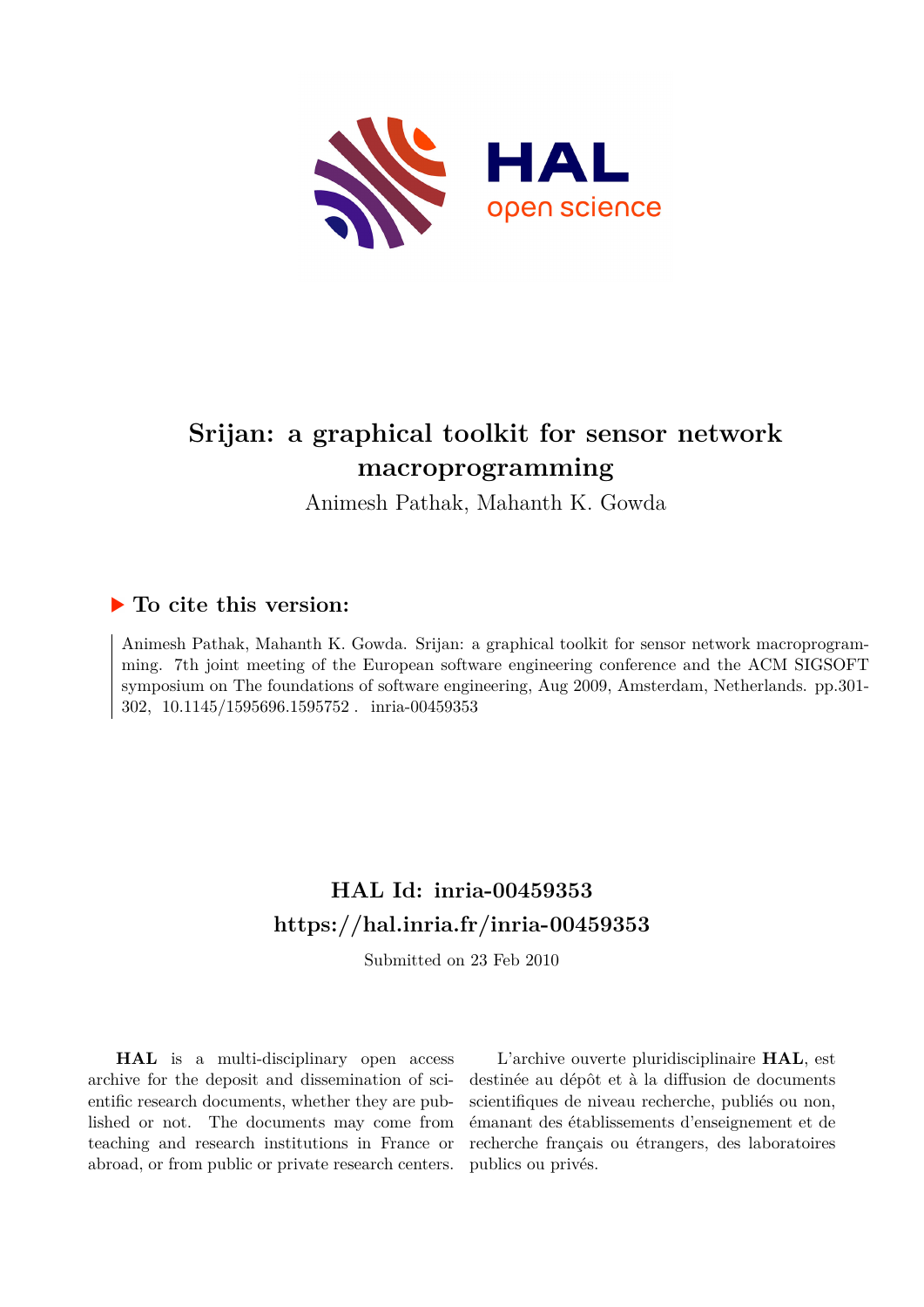# **Srijan: A Graphical Toolkit for Sensor Network Macroprogramming**<sup>∗</sup>

Animesh Pathak ∗ Project-team ARLES, INRIA Paris-Rocquencourt Rocquencourt, 78153 France animesh.pathak@inria.fr

### ABSTRACT

Macroprogramming is an application development technique for wireless sensor networks (WSNs) where the developer specifies the behavior of the system, as opposed to that of the constituent nodes. In this proposed demonstration, we would like to present *Srijan*, a toolkit that enables application development for WSNs in a graphical manner using data-driven macroprogramming. It can be used in various stages of application development, viz. i) specification of application as a task graph, ii) customization of the autogenerated source files with domain-specific imperative code, iii) specification of the target system structure, iv) compilation of the macroprogram into individual customized runtimes for each constituent node of the target system, and finally v) deployment of the auto generated node-level code in an over-the-air manner to the nodes in the target system. The current implementation of Srijan targets both the Sun SPOT sensor nodes and larger nodes with J2SE. Our demonstrattion will encourage users to perform end-to-end WSN application development on the SPOTs using *Srijan*.

Categories and Subject Descriptors: B.2.4 [Computer Systems Organization]: Computer-Communication Networks — Distributed Systems; D.3.3 [Software]: Programming Languages — Language Constructs and Features

General Terms: Design, Human Factors, Languages

Keywords: Sensor Networks, Toolkit, Macroprogramming

### 1. INTRODUCTION

<sup>∗</sup>The author wishes to thank Viktor K. Prasanna, Amol Bakshi, and Qunzhi Zhou at the University of Southern California, Luca Mottola at the Swedish Institute of Computer Science, and Gian Pietro Picco at the University of Trento for their contributions to the toolkit.

†The work was performed during the author's stay at IN-RIA.

*ESEC-FSE'09,* August 23–28, 2009, Amsterdam, The Netherlands.

Mahanth K. Gowda $^{\dagger}$ Institute of Technology, Banaras Hindu University Varanasi, India 221005 mahanth.gowda.cse06@itbhu.ac.in

Sensor network macroprogramming aims to aid the wide adoption of networked sensing by providing the domain expert the ability to specify their applications at a high level of abstraction. This is in contrast to the initial days of wireless sensor networks (WSNs), when application developers had to manually customize a set of node-level protocols to achieve system-wide goals, thus making the process difficult for the domain experts, who were not well-versed in the intricacies of distributed computing.

Since the goal of WSN macroprogramming research is to make application development easier for the domain expert, we believe that it is absolutely necessary to make easy-to-use toolkits for macroprogramming available to them in order to both make their task easier, as well as to gain feedback about the macroprogramming paradigms themselves. Although various efforts exist in literature for making WSN application development easier, very few general purpose graphical toolkits are publicly available for the application developer to choose from. We believe that toolkits supporting alternative paradigms will greatly aid the application developers, who will have a wide-range of programming styles to choose from, depending on application, as well as personal stylistic choice.

Our contribution, which we present in this demo, is  $Sri$  $jan - a$  graphical toolkit for WSN application development (named after the Sanskrit word for creation). Using it, the developer can create sense-and-respond applications for heterogenous systems using the data-driven ATaG [1] macroprogramming language.

### 2. BACKGROUND

The Abstract Task Graph[1] (ATaG) macroprogramming framework consists of an extensible, high-level programming model, a corresponding node-level run-time system, and a dedicated compilation framework to generate node-level code. An ATaG program is written in a data-driven manner using a mixed imperative-declarative programming model. The declarative portion of an ATaG program – a task graph – consists of the following components (see Figure 1 for details).

- Abstract Data Items: The main currency of information in an ATaG program. They represent the information in its various stages of processing inside a WSN.
- Abstract Tasks: These represent the processing per-

<sup>∗</sup>This work was supported in part by the EC FP7 Connect project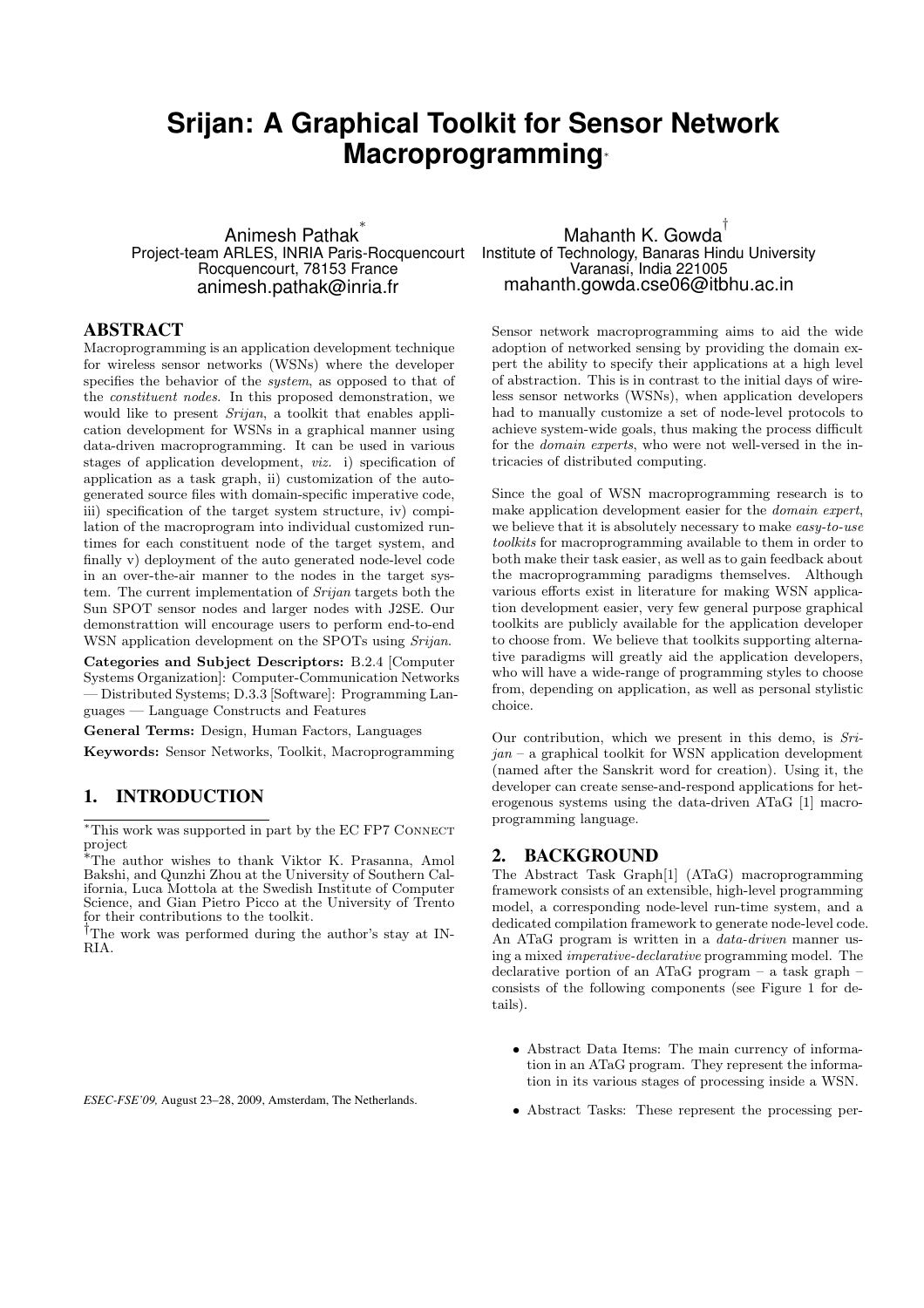

Figure 1: An ATaG program for building environment management.

formed on the abstract data items in the system. Tasks do not share state with other tasks, and can communicate only by producing and consuming data items. Tasks are annotated with instantiation rules, specifying where they can be located, as well as firing rules, specifying whether a task is triggered periodically or due to the production of certain data item(s).

• Abstract Channels: These connect tasks to the data items consumed or produced by them, and are annotated with logical scopes [3], which express the interest of a task in a data item.

The above task graph is complemented by imperative code for each data item and task. The developer uses this code to specify the processing that occurs when a task fires. Note that due to the data-driven programming model provided by ATaG, this imperative code does not have any inter-task communication function calls other than consuming or producing data items (using the handleDataItemProduced() and putData() primitives respectively).

The input to the ATaG Compiler [4] consists of the ATaG task graph, and the imperative code for each task and data item. In addition, the details of the target system, including the node locations and list of attached sensors and actuators, is also provided. The compiler then decides the placement of the tasks of the individual nodes. The output of this process is deployable code for each node, consisting of the tasks assigned to it. Additionally, the compiler generates customized DART modules for each node, containing the logical scopes where the data produced at the node is to be sent.

### 3. APP. DEVELOPMENT IN SRIJAN

We have developed the *Srijan* [5] graphical toolkit for WSN macroprogramming to allow application developers to i) easily specify their application in the form of a data-driven task graph in the ATaG macroprogramming language, ii) upload the details of their target network, and then iii) compile this high-level program to node-level code and iv) deploy it to the individual constituent nodes of their networked sensing system. The task graph for the application can be specified using our customization of the GME [2] generic modeling environment, and the imperative code for each task and data item is provided in Java. The toolkit produces code that is ready to be deployed on the Sun SPOT [7] nodes that run J2ME on the Sun Squawk virtual machine, in addition to larger nodes running J2SE JVMs. Figure 2 and Figure 3



Figure 2: Overview of Application Development using Srijan



Figure 3: Task-Graph Description in Srijan.

depict some details of the steps involved in application development using the components of Srijan. Further details, including videos are available at the project website [6].

We would like to utilize the opportunity provided by this demo to get first-hand feedback on Srijan from users and application developers of the networked sensing domain, especially on what ease-of-use issues they face, and what features they would like. Additionally, we would be interested in the types of applications they would like to develop, which will guide us in our work on augmenting the ATaG language and its compiler.

#### 4. REFERENCES

- [1] A. Bakshi, V. K. Prasanna, J. Reich, and D. Larner. The Abstract Task Graph: A methodology for architecture-independent programming of networked sensor systems. In Workshop on End-to-end Sense-and-respond Systems (EESR), 2005.
- [2] The Generic Modeling Environment,
- http://www.isis.vanderbilt.edu/projects/gme.
- [3] L. Mottola, A. Pathak, A. Bakshi, V. K. Prasanna, and G. P.